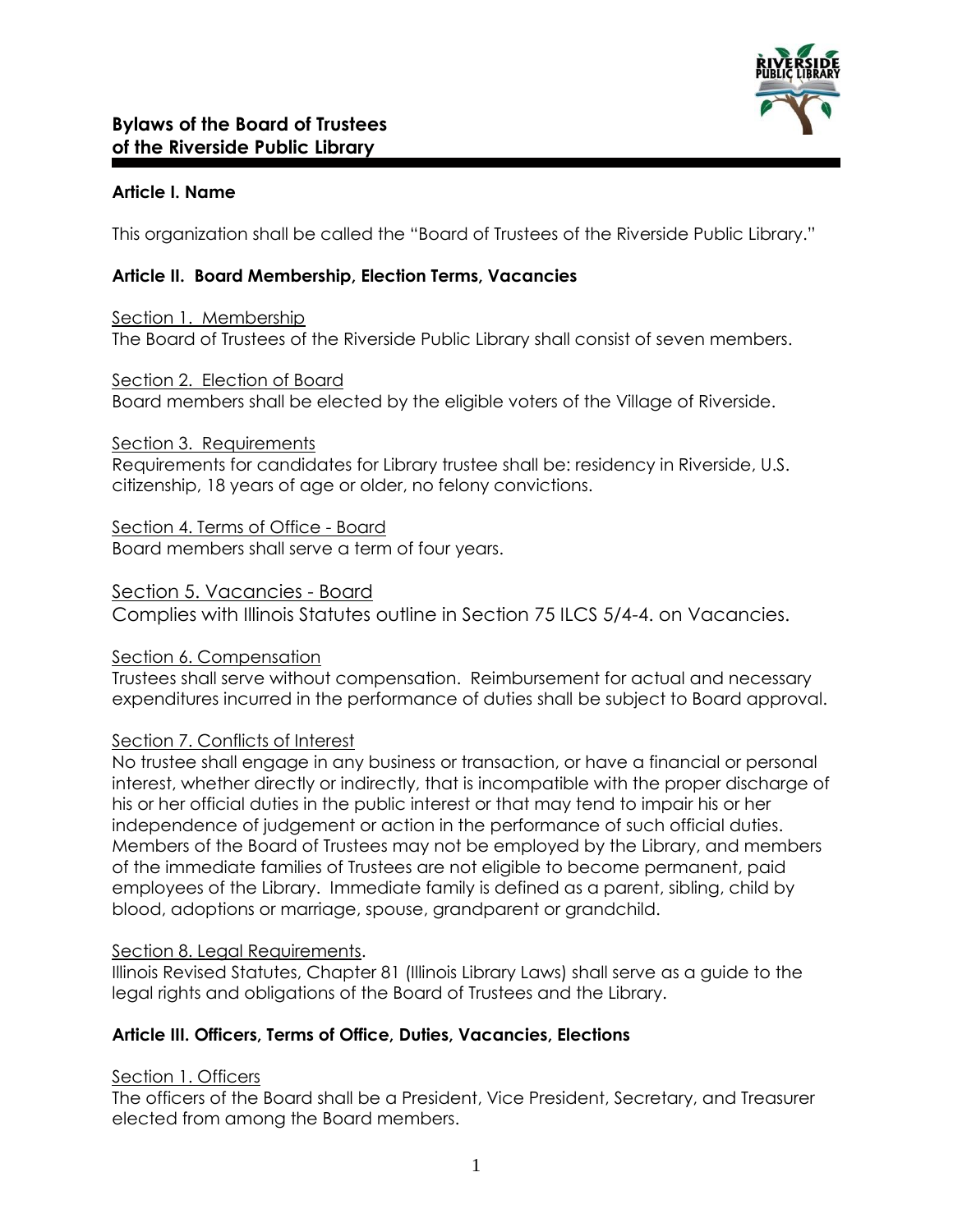The duties of the officers shall be as follows:

President: To preside at meetings of the Board, appoint all committees and perform other duties normally associated with the office or assigned to the office by the Board.

Vice President: To perform all duties of the President in his or her absence.

Secretary: To be responsible for accurate Minutes of the proceedings of the Board and assure that they are maintained as a public record.

Treasurer: To serve as the disbursing officer of the Board, serve as Chair of the Finance Committee and perform other duties normally associated with this office. To be bonded in an amount as may be required by law and at the Library's expense. In the absence or disability of the treasurer, his or her duties shall be performed by the Board President. The treasurer shall disburse funds only upon authority of the Board.

Assistants: One or more members of the Board may be elected to serve as Assistant Secretaries or Assistant Treasurers and shall perform the duties of Secretary or Treasurer in his or her absence.

### Section 2. Nomination of Officers

Members of the Board shall be asked to serve as officers. Nominations for officers shall be from the floor at the Board meeting at which the election of officers shall occur. Voting will be by voice vote.

### Section 3. Elections of Officers, Terms

Officers shall be elected at the Annual Meeting of the Board by a majority vote of the trustees present. Each term of office shall be for one year or until a successor has been elected by the Board.

### Section 4. Disbursing Duties

Two signatures, consisting of any combination of signatory Trustees, the Library Director, and/or Bookkeeper, shall be required on all checks.

### **Article IV. Committees**

### Section 1. Regular and Special Committees

Committees shall be appointed by the Board President for specific purposes as the business of the Board may require. Terms of service on committees shall be until the meeting following the Annual Meeting in which appointments are made or until the committee is disbanded. All committee meetings shall abide by the regulations of the Open Meetings Act.

### Section 2. Executive Committee

The Executive Committee shall consist of the four Board officers and may be empowered by the Board, from time to time, to act on behalf of the Board.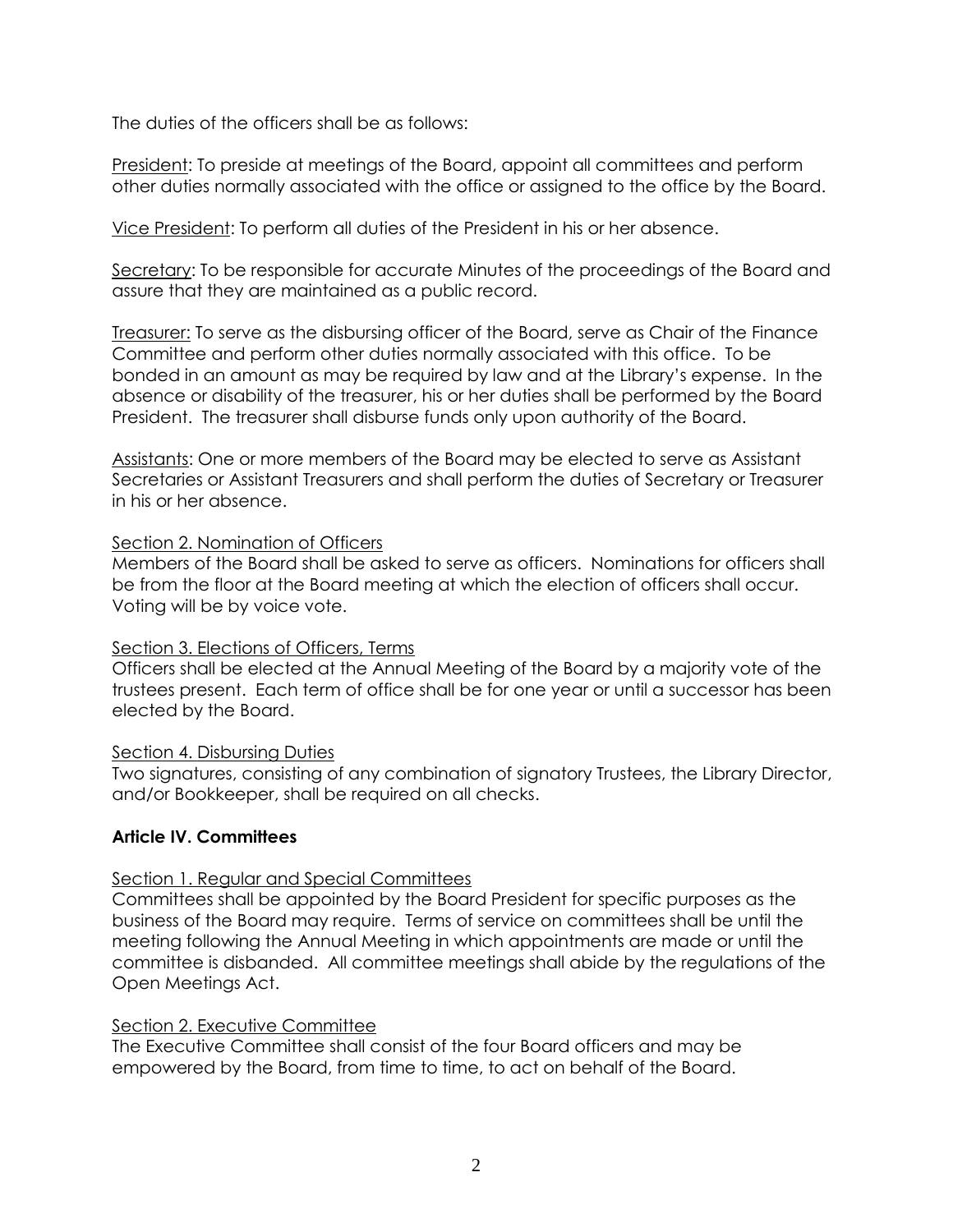# **Article V. Meetings**

#### Section 1. Regular Meetings

The Board shall meet on a regular basis but not less than ten times per year. The time, day, date and place of all regular meetings shall be established at the December Meeting of the Board. A list of meetings shall be posted in the Library, Town Hall and supplied to any medium that has filed an annual request for such notices.

#### Section 2. Special Meetings

Special meetings shall be called by the President or the Vice President or by a quorum of the Trustees of the Board. All special meetings shall comply with the Open Meetings Act (5ILCS 120/).

### Section 3. Annual Meeting

The May meeting of the Board shall be designated the Annual Meeting and the election of officers shall occur.

#### Section 4. Open Meetings Act

All Board meetings shall comply with the Open Meetings Act. (5 ILCS 120/)

#### Section 5. Quorum

A quorum shall consist of a simple majority of the Board. A simple majority of those present shall determine the vote taken on any question unless a larger majority is specified by law.

### Section 6. Voting

Votes on any question shall be by ayes and nays. Any financial related votes will be done by roll call. The number of aye and nay votes and the number of absences and abstentions shall be recorded by the Secretary. The President may vote upon and may move or second a proposal.

### Section 7. Rules

The conduct of the meetings shall be guided by the latest edition of Robert's Rules of Order to the extent practicable. However, nothing herein shall be construed as limiting or prohibiting the President from casting a vote on all matters before the Board, even if the President's vote does not break or create a tie.

### **Article VI. Library Director**

The Board shall appoint a qualified Library Director who shall be the executive and administrative officer of the Library on behalf of the Board and under its review and direction. The Library Director shall administer the policies adopted by the Board.

### **Article VII. Indemnification**

To the fullest extent possible, and to the extent not covered by insurance, the Library shall indemnify any Trustee, Officer or employee and Library may indemnify any agent who is, was or is threatened to be a party to any future, pending or completed action, suit or proceeding, whether civil, criminal, administrative or investigative, and including